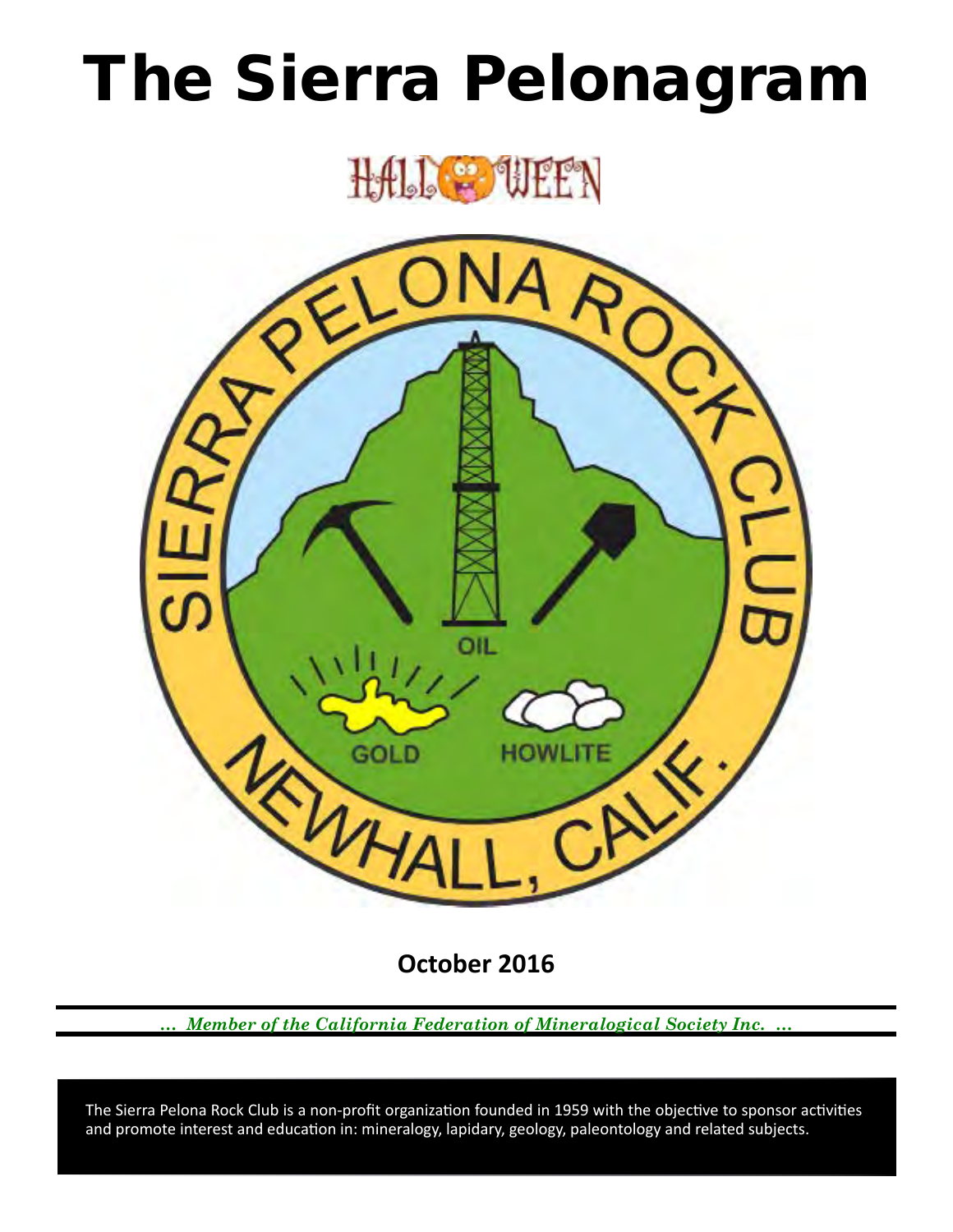

Hi everybody,

 Welcome back from summer, I hope those that came out for our first meeting back from the summer break had a good time and were able to enjoy seeing the finds that others had made or the artistic abilities of those that put some flair on their rocks. I missed seeing you all as I took an opportunity to meet with some long time rock hounders and see some of the pickings in Oregon. I had a great time and was able to collect a lot of stuff that I had never collected before. Makes me wonder if there is interest in the club for some overnighter field trips so that we could reach farther on some of our trips? I will bring some of the material I was able to collect. I look forward to seeing you at the meeting Tuesday. Ron R



#### **Birthdays**

To all our Fall and Winter Babies, Have a very Happy Birthday!

#### **October**

Omid Aeen Oct 4 William Edwards Oct 2 Olive Edwards Oct 20 Jane Sheppard Oct 6



#### **November**

Frank Humelbaugh Nov 10 Bob Peters Nov 2

# **Officers:**

President – Ron Rackliffe Vice‑President – Trina Aeen Secretary: Tina White Treasurer –Sandy White Federation Director (CFMS/AFMS) --Evelyn Velie

### **Chairpersons:**

Claim--Mike Serino Donation Rock Table--Ron and Akiko Strathmann Equipment--Bill Webber Field Trips – Open Historian ‑Open Hospitality – Tina White Membership – Heidi Webber On-Line Presence (website)-- Trina Aeen Pelonagram Publisher, Editor – Heidi Webber Programs –Open Publicity –Bruce Velie Storage--Bill Webber Sunshine--Brigitte Mazourek

The Sierra Pelona Rock Club, is a member of the California and American Federation of Mineralogical Societies, Inc. (CFMS/AFMS). The general club meetings (Open to the public) are at 7:30 PM, on the 3rd Tuesday of each month at:

## **The Clubhouse of the Greenbrier Mobile Estates EAST 21301 Soledad Canyon Rd Canyon Country, CA 91351**

Contact the Club or the Sierra Pelonagram Editor at:

**Sierra Pelona Rock Club P.O. Box 221256 Newhall, Ca. 91322** Or e‑mail: hwebber@pacbell.net *Visit the SPRC website [www.sierrapelona.com](http://www.sierrapelona.com/)*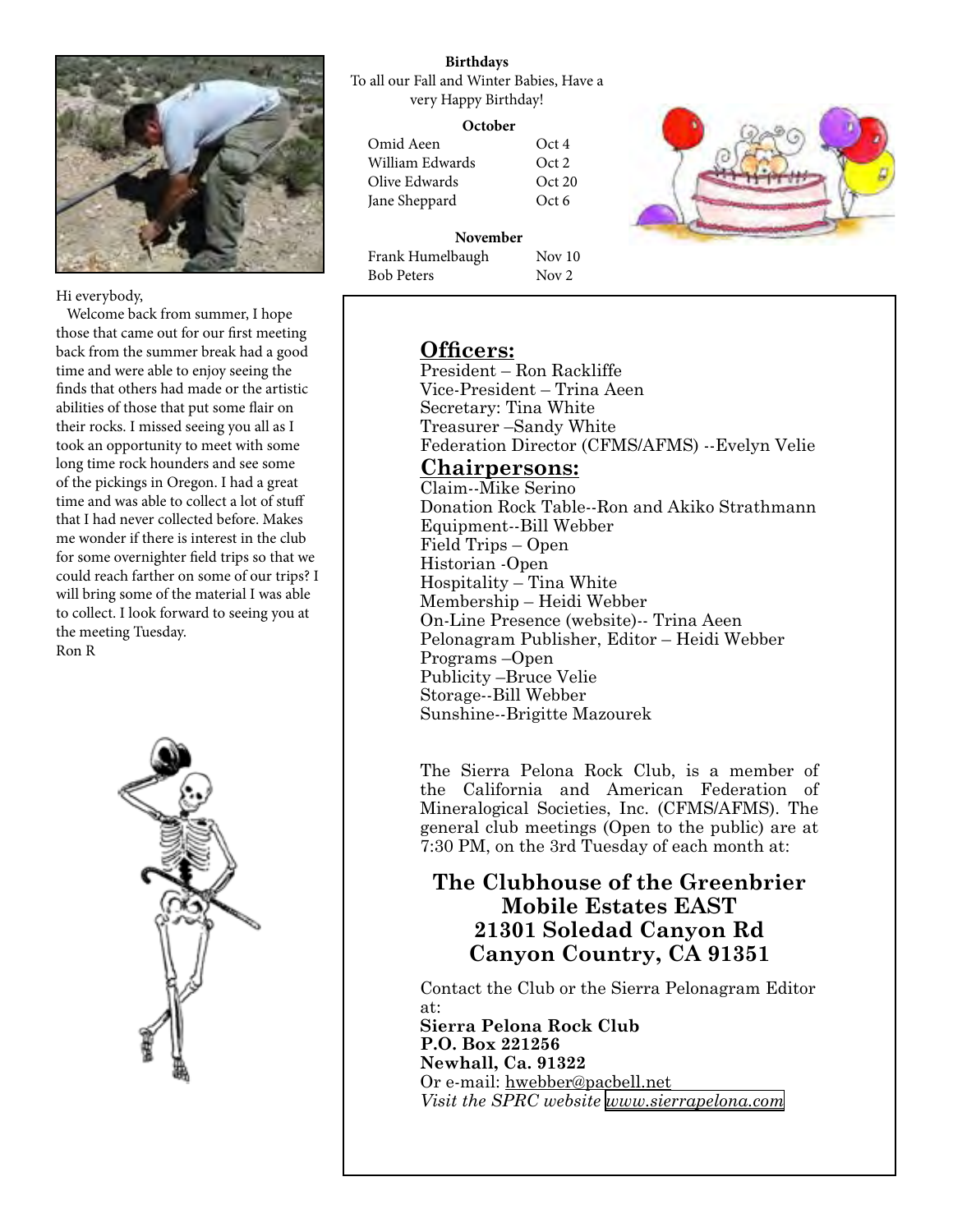#### **SPRC Board Meeting** October 4th, 2016 Greenbrier Estates Clubhouse

In attendance were Ron Rackliffe, Trina Aeen, Sandy White, Ron Lawrence, and Tina White

 The first item discussed was the prior weekend's workshop at the Webbers. A great time was had by all who attended, but we realized that the announcement about limiting one's time on any one machine to 30 minutes or less needs to be made at each gathering. Also, we will be recruiting for members willing to arrive early/stay late to help Bill W. with all of the setup he does, which includes moving the heavy equipment around to the back yard. Some good news: Ron L. has volunteered to take the Genie in for "preventive maintenance", on his dime. Thanks, Ron!

Future general meetings will include a brief review of these business meetings, as requested by Heidi Webber.

 President Ron R. then reviewed the portion of the ByLaws concerning changes thereto. Such changes may be made only 1x/year, and require approval by 2/3 of the active members present at the appropriate General Membership meeting. First, however, a committee of 3 must be appointed by the President; they will be responsible for the changes. The proposed language of any changes must be shared at the prior General Membership meeting, or via email or letter to members 10 days in advance.

 The group's online membership application process has been streamlined; while the form remains largely unchanged, henceforth prospective members must return the application form in person at a General Membership meeting.

As of this date, no new membership applications have been received since last month's meetings.

 Our planned Desert CleanUp event has been postponed until spring, after fears of inclement weather limiting attendance were expressed. April 8th is the planned new date, and participants will be encouraged to join in a potluck lunch after the work is done.

 Our meeting program for the remainder of 2016 is not yet filled; we are looking into having someone speak to us on flint knapping in October or November. Tina W. may speak at the other meeting. We will be asking Paul Hobbs if he would consider speaking about silver smithing at a meeting in 2017.

There is a wire wrapping workshop scheduled for Oct. 5th, at the Greenbrier Clubhouse.

 Ron L. called Paul H. to ask for more details on this month's planned trip to Tick Canyon. Paul responded that he is waiting to hear back from the contact at Rio Tinto (the mine/property owners). At present, there is room for 8 more participants; any spaces still open on the 18th will be announced at our General Membership meeting.

 Concerns over difficulty in reaching the collecting site at Calico were raised; the general consensus was to notify members of the steep climb and the availability of some specimens at the bottom of the hill.

Trina reminded all of Gem-O-Rama in Trona on Oct. 8 & 9; she and some other members will be attending.

 The Club's Holiday Party will be held on Dec. 17th from approx. 11:00 – 3:00. The event is free to members and one (1) guest each; a \$5 charge will be levied for additional guests. We will look to past records to determine what is to be provided by the Club, but it is certain that members will be asked to contribute at least sides and desserts. It was recommended that we use a coupon for Boston Market as Greg did last year; if anyone knows of such a coupon, please notify Tina W.!

 Sandy W. reported on her trip to the CFMS meeting in Placerville. Most importantly, she received a certificate from the American Federation of Mineral Societies (AFMS) recognizing our late member, Shep. She also shared with us plans for an AFMS/CFMS show at the Ventura County Fairgrounds June 9-11, 2017. A full write-up on the meeting will be published in a future Pelonagram, and information will appear on our Facebook page.

 Having seen some nattily attired rock club folks in Placerville, Sandy suggested we offer our members polo shirts with the SPRC logo; our next order will include that new style.

We will be leaving the position of Publicity Chair vacant until the December election; all is well for now.

 Things at our claim (the travertine mine) are in need of maintenance, e.g. the sign-in box; our group's next trip out there will include some work time!

The meeting was adjourned at 8:03 p.m.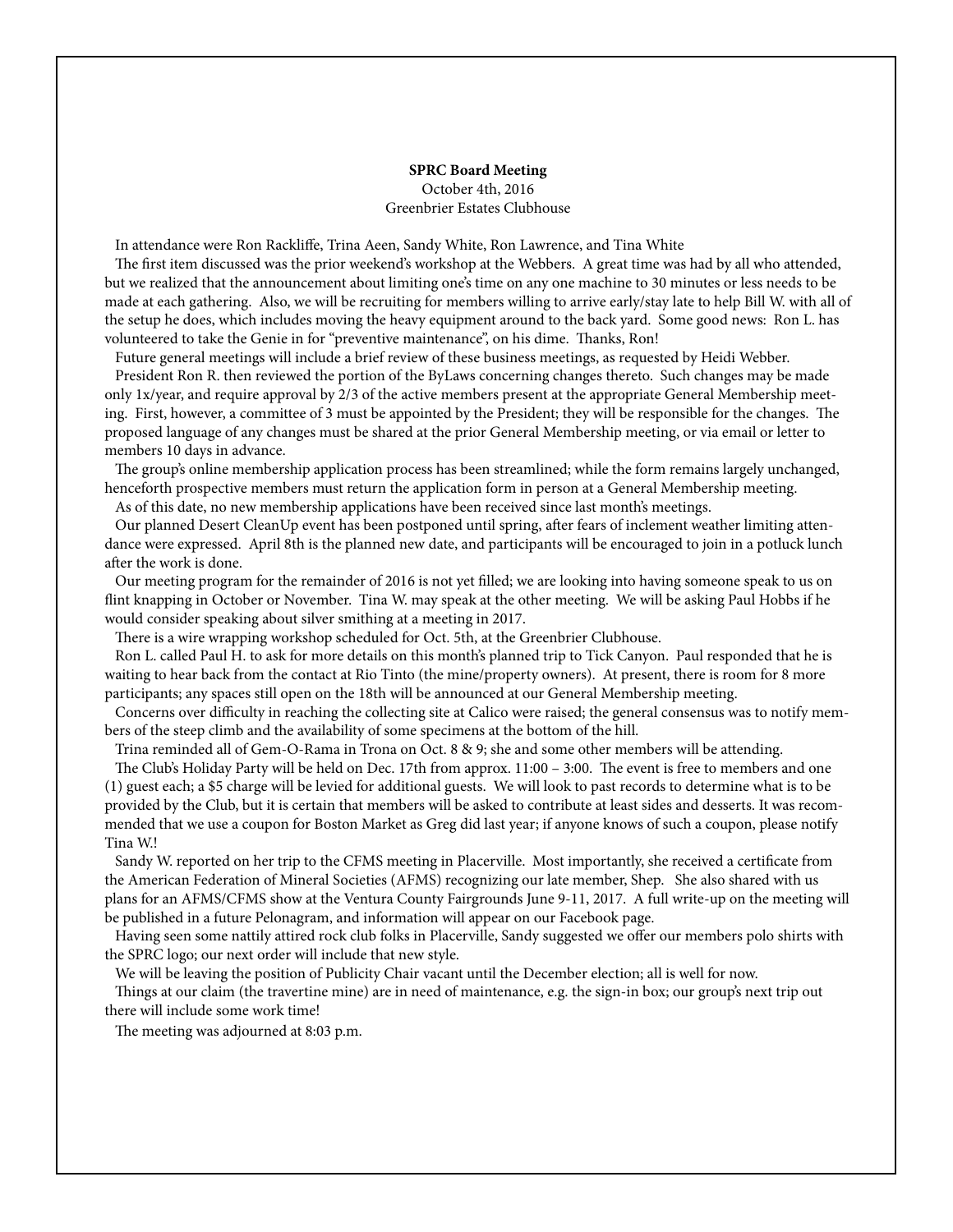#### **SIERRA PELONA ROCK CLUB**

#### GENERAL MEMBERSHIP MEETING

#### 9/20/16

Club Vice President Trina Aeen called the meeting to order at 7:42, and led the group in the pledge of allegiance.

Tonight's guests, Jenny and Josh, were introduced to, and welcomed by, all in attendance.

 Our newest member, Debra Martin, was not present, so she will receive her welcome packet at the next meeting she does attend.

 Trina reminded everyone that the rock auction and raffle would be ongoing throughout the meeting, and encouraged all to participate. And as this is our first meeting after our summer break, this is our annual "Show and Tell" meeting, so some interesting specimens are available for viewing.

 The recent field trip to Field Road was briefly reviewed; members collected jasper, agate, and palm root. The Albert Mine was also visited, where metals (perhaps copper) were collected.

 A number of the group's members visited our claim a few weeks ago, and observed that the desert is a mess – trash, old furnishings, etc. are scattered about the landscape. Accordingly, the SPRC is now planning on Desert CleanUp event for January, 2017. Other clubs will be invited to participate, but for now, volunteers are needed to help plan and organize this event. If you are interested in participating, please email Trina Aeen.

 Club Treasurer and CFMS representative Sandy White was in Placerville at the annual CFMS meeting on the night of this meeting; she will update us on the proceedings at our next meeting. It is known that our long-time and recently deceased member, Shep, was designated Rockhound of the Year by that group; Sandy will return with the certification awarded him posthumously.

#### **Future club events include:**

 10/1: Workshop at the Webbers. Bill has refurbished all of the equipment so it's all in good working order, and Heidi will be preparing a delightful mean for those in attendance.

 10/5: Wire Wrap gathering at Greenbrier; the time was not mentioned, but those who have attended in the past will know. (Those who have not attended in the past should contact Sandy White for details.)

 10/22: Our October field trip will be to Tick Canyon; Ruth Hildago was able to arrange access to the howlite mine there. Only 24 folks may attend, so if you didn't sign up at the meeting, contact Trina to do so a.s.a.p.!

11/19: The Club's November field trip will be to Calico, to collect Silverlace Agate.

12/17: SPRC Holiday Party, to be held at Greenbrier. Hours to be announced later.

 Trina reminded folks that Oct. 8 & 9 is the Gem-O-Rama in Trona; this is a fun event for collectors and families. Tina mentioned an 11/11 special trip to the Cady's, announced by Ruth via email a few weeks ago; stay tuned!

 Trina also shared that elections for next year's Board will be held in the next few months, and encouraged members to get involved. Five (5) positions (President., VP, Secretary, Treasurer and CFMS Rep.) will be open, as will other opportunities to be involved in keeping the group going. Things this past year have been accomplished primarily through the efforts of only the President, VP and Treasurer; more involvement is needed.

 Members then took the opportunity to review members' items brought to show, those available for auction, and to participate in the night's raffle.

The auction closed at 8:30; the meeting was adjourned at approximately 8:31.

#### **Stone Carving-Soapstone**

 Soapstone is relatively soft because of its high talc content, talc having a definitional value of 1 on the Mohs hardness scale. Softer grades may feel soapy when touched, hence the name. There is no fixed hardness for soapstone because the amount of talc it contains varies widely, from as little as 30% for architectural grades such as those used on countertops, to as much as 80% for carving grades. Common, non-architectural grades of soapstone can just barely be scratched with a fingernail and are thus considered to have a hardness of 2.5 on the Mohs scale. If a candidate rock cannot be scratched with a knife blade (hardness of 5.5), it is not soapstone.

 Soapstone is often used as an insulator for housing and electrical components, due to its durability and electrical characteristics and because it can be pressed into complex shapes before firing.

Soapstone undergoes transformations when heated to temperatures of 1000–1200 °C into enstatite and cristobalite; in the Mohs scale, this corresponds to an increase in hardness to 5.5–6.5.